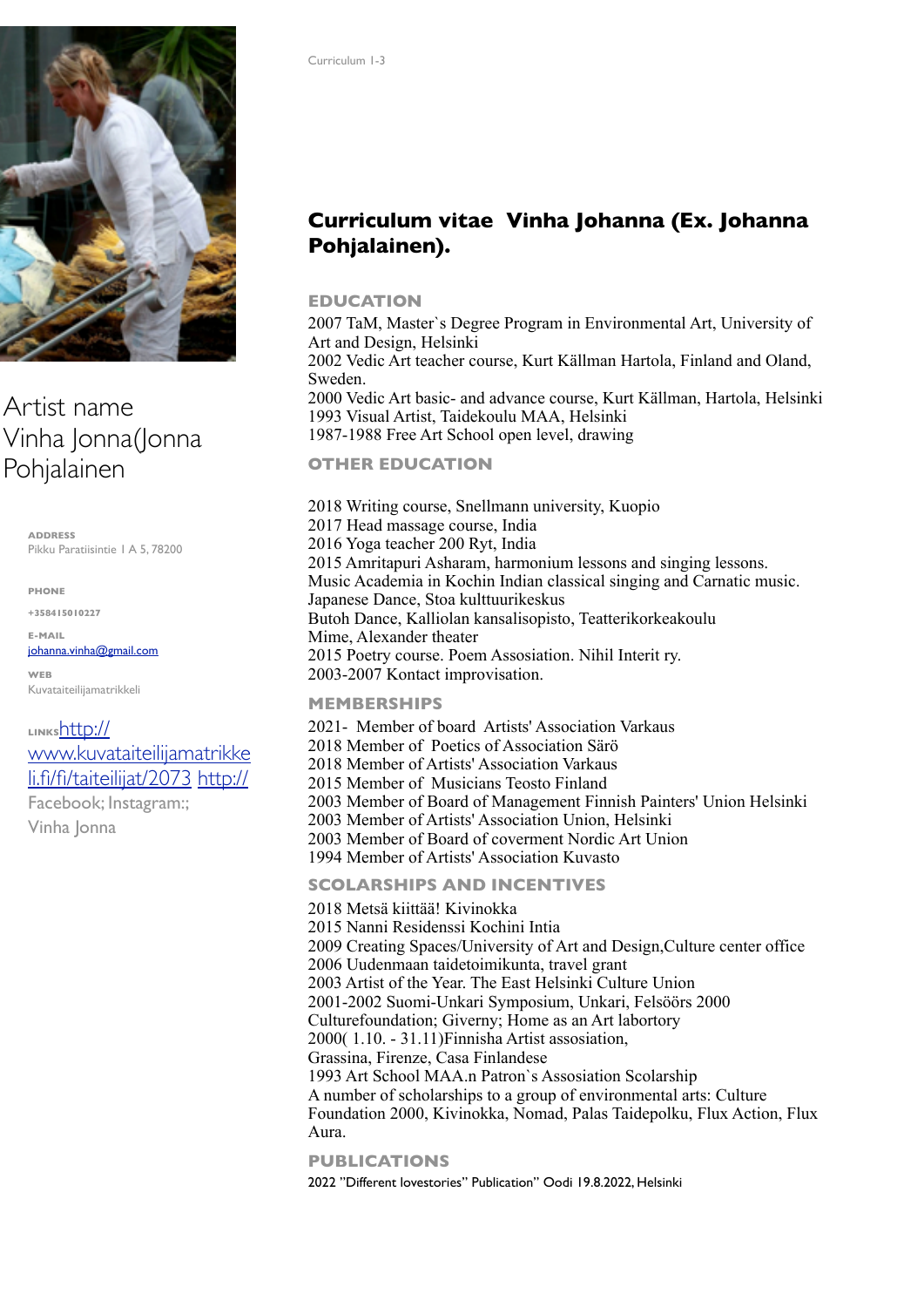2014 Place or Space, Markku Hakuri2010 Creating Spaces, Art Bridge between EU and China2010 Environment Art in Kivinokka 2009 Fluxations Turun taiteilija seura ry. 2009 The Finnish Art Magazine2008 The Finnish Art Magazine 2007 Blå-Sininen-Blue 2006 Taiteistuminen [www.uiah.fi/julkaisut](http://www.uiah.fi/julkaisut) 2005, Pohjalainen Jonna Ars East Yhteisötaide, Urban yhteisöaloiteohjelma II, Helsingin kaupunki. 2004 Suomalainen Maalaustaide, kantaaottava taide 2004 Pinx Maalaustaide Suomessa, Frame work 2002 Urbane Kulturen Kunst und Kultur in der stadtenwicklung am Beispiel von URBAN Wien Gurtel Plus

2001 Finn- Magyar Muveszszimpzium Finnish- Hungarian Artist Symposium 1994 The Eart of Silence

1993 The Spirit of Earth

#### **TEACHING AND OTHER TASKS**

2018- Soisalo college, Varkaus, Heinävesi, Joroinen 2021- 2020-2021 Sisä-Savo college, Leppävirta 2018- Children`s Cultural center Verso, Varkaus 2015 Youth Center Office, Community artist, City of Helsinki 2013 Community Artist Culture Center office Stoa, Helsinki 2010-2011 Hyvinkää Art School 2010 Butterfly Effect environment art work shop in Aalto University 2011 Saimaa University of Applied Sciences 2008 Pekka Halonen Academy of Art, Tuusula, Finland 2004 Lecturing in Oulu`s Art Museum 2003 Scandinavian Art Conference, Kiasma Museum of Contemporary Art, HelsinkI

2003 Lecturing in Stadia, Helsinki Lecturing in Laurea, Vantaa, Finland 2001, 2001 Teacher of Vedic Art, Hartola School, Finland,

2000 Giverny kaupunkitilassa,Taidekoulu Maa

2000 (1.10. - 31.11.) Casa Finlandese, Grassina, Florence, Italy, Art Society of East-Helsinki

1999 Austrian Academy of Sciences, Vienna

1996-1998 Art School MAA, evening classes, Helsinki, Art School MAA, 1996-1994, Culture producer/ Culture designer/Community Artist of

Myllypuro Helsinki Suburb Project/ The City of Helsinki Culture center office//Urban Project II of Helsinki.

 1994Curator of The Exhibition of Art School Maa in Pärnu Modern Art Museum, Estonia Urban Culture Lab, ICE,

1995-1992 Arbetarinstitut, Helsinki 1992-1995

**EXHIBITIONS**

2019 "Ohne licht gibt es keine farben!"DeFactoart Forum Lübeck 2007, 1995 Promenadi Gallery, Hyvinkään Artist´s Assosiation, Hyvinkää 2007 Gallery Katariina, Helsinki 2006 Sampo hall, University of Art and Design, Helsinki2004 Gallery Café Merlot, Helsinki

2003 Artist of the year, Stoa, Helsinki

2002 Hyvinkää Art museum, Helsinki

2002 1999Galleria Café Merlot, Helsinki

2001, 1999, 1997Taidesalonki/Art Hall, Helsinki

1999 Ikikukkia, Myllypuron huolto, Myllypuro,

1996 Brinkkalan gallery, Turku

1994 Cinemateater Andorra, Helsinki

### **GROUP EXHIBITIONS, PROJECT WORKS, COMMUNITY ART WORKS AND PERFORMANCES**

**VINHA JONNA**